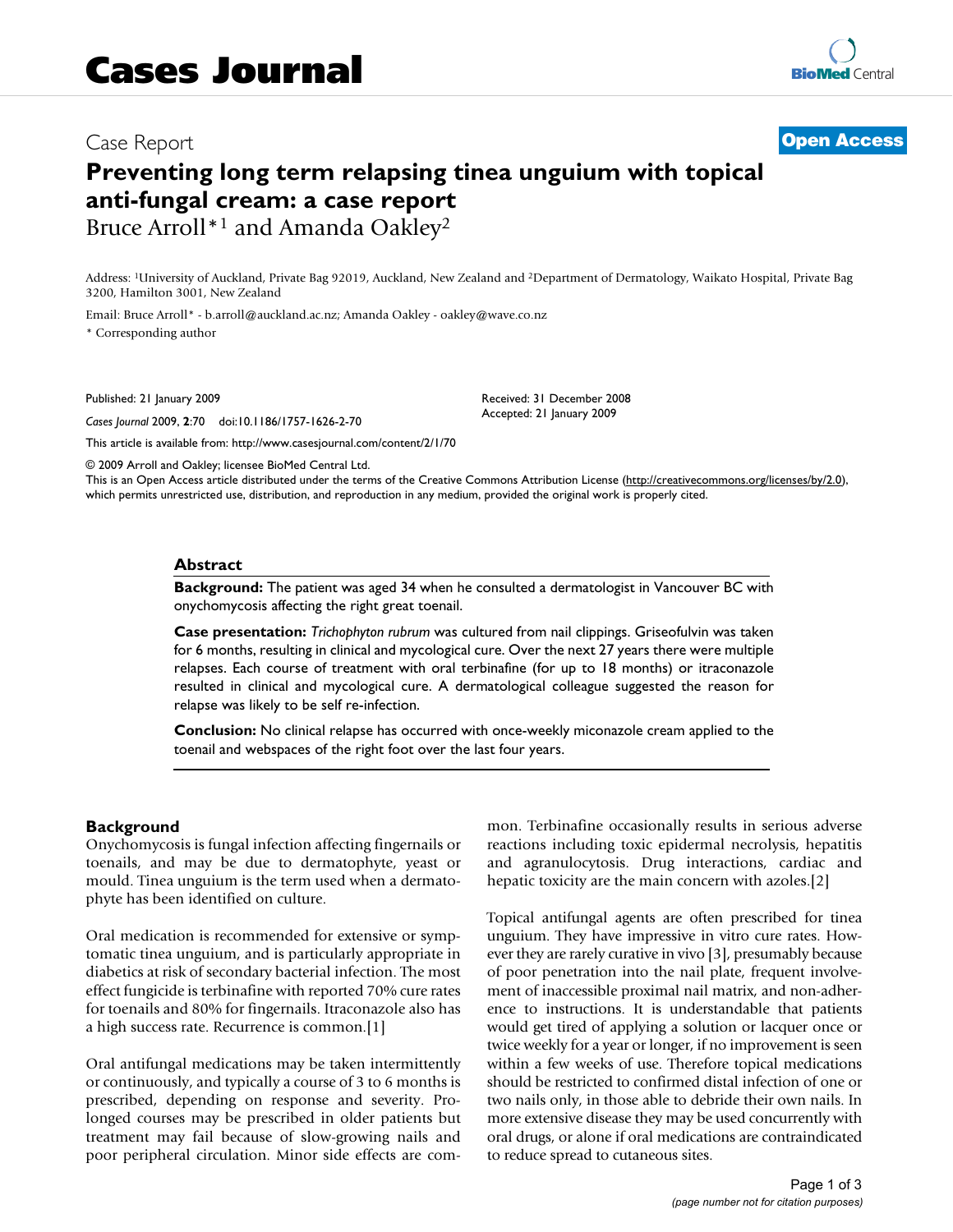A Medline search of tinea unguium and recurrence revealed few references and little evidence regarding the use of topical medication in preventing relapse.[\[4\]](#page-2-3)

#### **Case presentation**

Age 35 at time of diagnosis 56 at time of writing

Sex Male

Occupation Doctor

Ethnicity Caucasian

Weight 90 kg

Height 1.87 m

Social. The patient was working in Vancouver BC Canada. He now lives in New Zealand

Medical history (At the time of diagnosis, hand eczema and recurrent tinea pedis; subsequently hypertension (1994), currently treated with chlorthalidone, lisinopril and metoprolol.)

Family history (Mother died of a myelodysplasia, aged 86 years. She also had recurrent melanoma on one leg. Father died at age 87 of congestive heart failure and multiple myeloma. Sister has asthma and hypertension.

Non smoker

Alcohol less than 1 standard drink per week

Current medications: Chlorthalidone 25 mg daily, lisinopril 20 mg daily and metoprolol succinate 190 mg per day.

#### **The description of the case**

Symptoms presented with: There were no symptoms. The main concerns were the appearance, and risk of transmitting infection to family members. Signs on presentation: Distal and lateral aspects of the right toenail were yellow, thickened and opacified, with onycholysis and irregular subungual hyperkeratosis (figure [1\)](#page-2-4). All the other nails were normal. There was also tinea pedis in the form of toeweb maceration in both 4th to 5th webspaces on the toes.

Diagnostic tests. Mycological testing of the nail revealed fungal elements on microscopy and *Trichophyton rubrum* on culture.

Any imaging carried out; None

Primary diagnosis: Tinea pedis and tinea unguium due to *T rubrum*

Any subsequent diagnoses. Recurrent tinea pedis and tinea unguium

Pharmacological treatments – The first treatment was griseofulvin 1000 mg per day and was taken for 6 months. Itraconazole was later used in a dose of 400 mg daily for one week, repeated each month for 6 months. Two courses of pulse Itraconazole and continuous therapy with 400 mg daily for 6 months followed. Multiple courses of terbinafine 250 mg per day for 6 months were tried and one course went for 18 months.

Surgical interventions. Nil

Any other interventions: At the age of 52 he started applying topical miconazole once per week to the affected large toe and to the toe clefts of his right foot.

Outcome of the case: All courses of oral antifungal medications resulted in a clinical cure. Mycological cure was confirmed on three occasions. Until recently, apparent cure was always followed by relapse. However, there has been no recurrence of tinea unguium since starting prophylactic topical miconazole (figure [2\)](#page-2-5).

#### **Discussion**

The patient has been extremely relieved by the outcome of topical prophylaxis, as he has been concerned about potential harm of repeated courses of oral antifungal agents.

The relapse rate for onychomycosis is known to be high and increases with time: "The relapse rate increased from 8. 3% at month 12 to 19.4% at month 24 and to 22.2% at month 36." [\[5](#page-2-6)].

Risk factors for recurrent onychomycosis are older age, abnormal nail morphology (especially a thickened nail plate due to trauma and psoriasis), immunodeficiency and genetic factors. A search of medical literature and textbooks suggests "Successful treatment does not prevent future reinfection", but specific advice on how to prevent re-infection is rarely described.[[3](#page-2-2)] Topical ciclopirox or amorolfine lacquer for the nail is often suggested. Preventative measures include protective footwear and cotton socks, antifungal or absorbent powders, and frequent nail clipping. Old shoes often harbour large numbers of infectious organisms and should be discarded or treated with disinfectants or antifungal powders.[\[6\]](#page-2-7)

It is recognised that tinea pedis needs to be treated vigorously, yet a double-blind trial reported no statistical difference between miconazole powder and placebo used to prevent recurrence of onychomycosis in 48 patients. The small sample size indicates type 2 statistical error was pos-